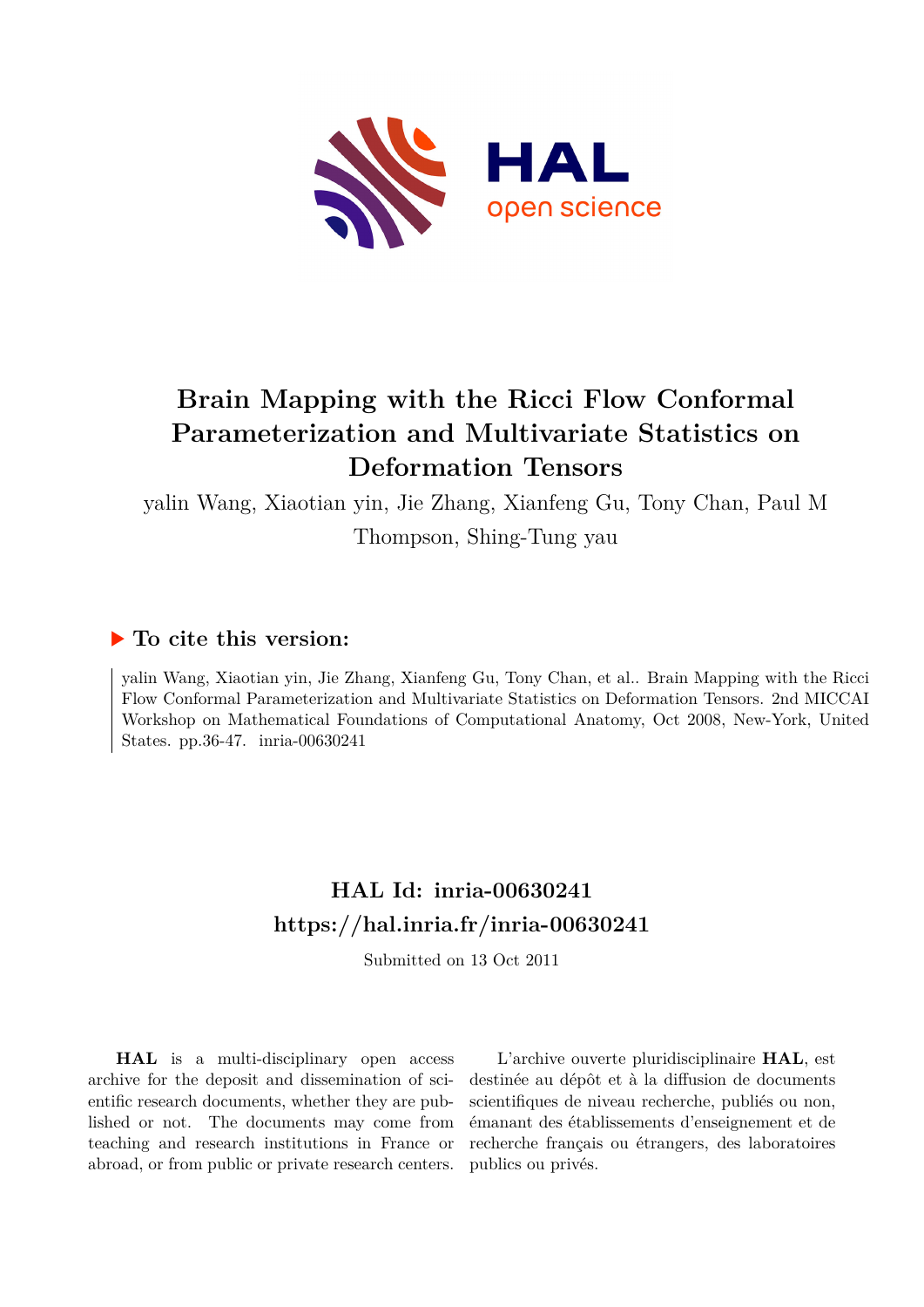## Brain Mapping with the Ricci Flow Conformal Parameterization and Multivariate Statistics on Deformation Tensors

Yalin Wang<sup>1,2</sup>, Xiaotian Yin<sup>3</sup>, Jie Zhang<sup>4</sup>, Xianfeng Gu<sup>3</sup>, Tony F. Chan<sup>2</sup>, Paul M. Thompson<sup>1</sup>, and Shing-Tung Yau<sup>5</sup>

<sup>1</sup> Lab. of Neuro Imaging, UCLA School of Medicine, Los Angeles, CA 90095, USA, <sup>2</sup> Mathematics Department, UCLA, Los Angeles, CA 90095, USA,

<sup>3</sup> Computer Science Dept., SUNY at Stony Brook, Stony Brook, NY 11794, USA, <sup>4</sup> Mathematics Department, Zhejiang University, Hangzhou, China

<sup>5</sup> Department of Mathematics, Harvard University, Cambridge, MA 02138, USA, {ylwang}@math.ucla.edu

Abstract. By solving the Yamabe equation with the discrete surface Ricci flow method, we can conformally parameterize a multiple boundary surface by a multi-hole disk. The resulting parameterizations do not have any singularities and they are intrinsic and stable. For applications in brain mapping research, first, we convert a cortical surface model into a multiple boundary surface by cutting along selected anatomical landmark curves. Secondly, we conformally parameterize each cortical surface using a multi-hole disk. Inter-subject cortical surface matching is performed by solving a constrained harmonic map in the canonical parameter domain. To map group differences in cortical morphometry, we then compute a manifold version of Hotelling's  $T^2$  test on the Jacobian matrices. Permutation testing was used to estimate statistical significance. We studied brain morphology in 21 patients with Williams Syndrome (WE) and 21 matched healthy control subjects with the proposed method. The results demonstrate our algorithm's potential power to effectively detect group differences on cortical surfaces.

#### 1 Introduction

Surface-based modeling is valuable in brain imaging to help analyze anatomical shape, to detect abnormalities of cortical surface folding, and to statistically combine or compare 3D anatomical models across subjects. Even so, a direct mapping between two 3D surfaces from different subjects is challenging to compute. Often, higher order correspondences must be enforced between specific anatomical points, curved landmarks, or subregions lying within the two surfaces. This is often achieved by first mapping each of the 3D surfaces to canonical parameter spaces such as a sphere  $[1, 2]$  or a planar domain  $[3]$ . A flow, computed in the parameter space of the two surfaces [4, 5], then induces a correspondence field in 3D. This flow can be constrained using anatomic landmark points or curves, by constraining the mapping of surface regions represented implicitly using level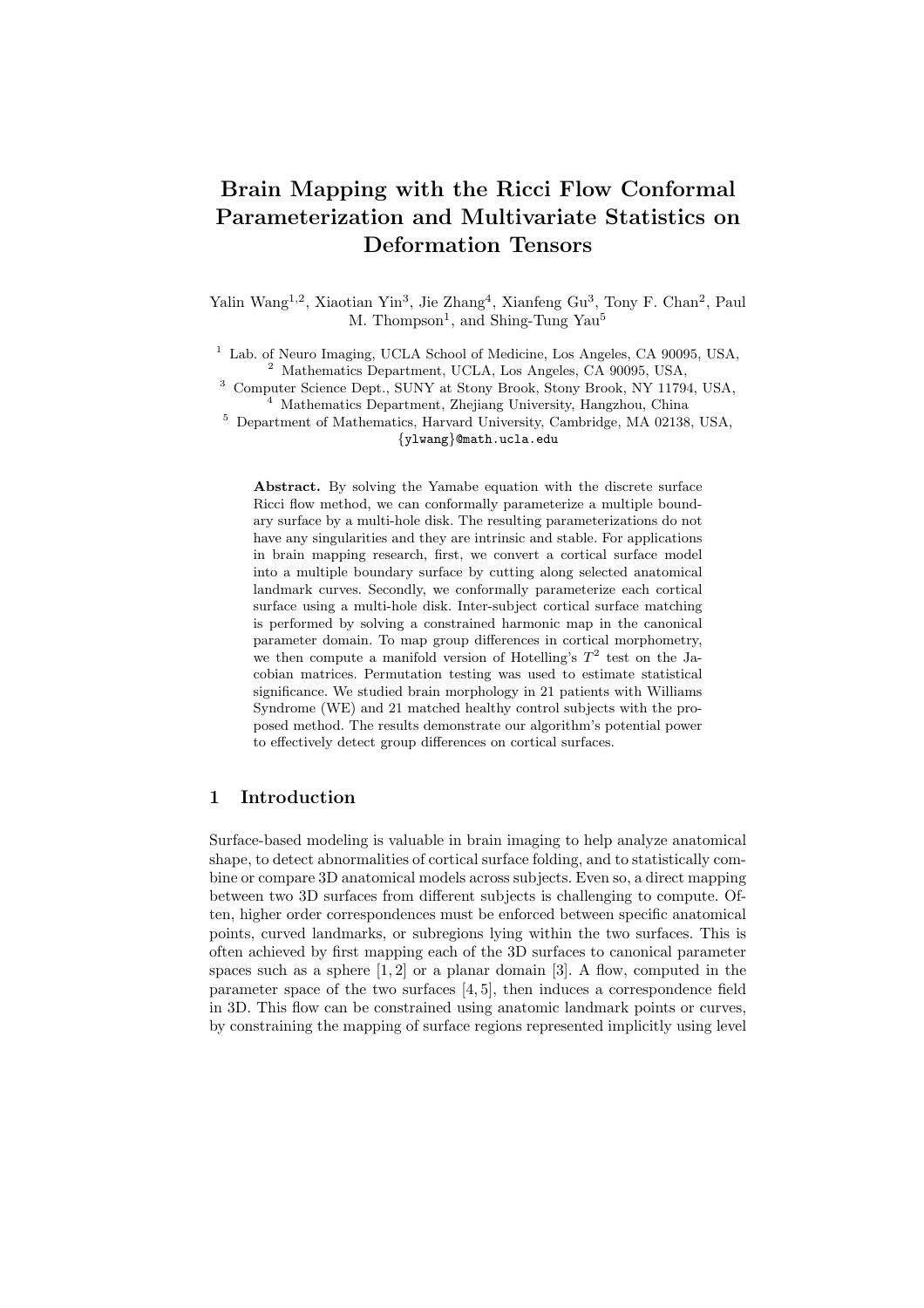sets [3], or by using currents to represent anatomical variation [6] Feature correspondence between two surfaces can be optimized by using the  $L^2$ -norm to measure differences in curvature profiles or convexity [1] or by using mutual information to align scalar fields of various differential geometric parameters defined on the surface [7]. Artificial neural networks may also be used to rule out or favor certain types of feature matches [8]. Finally, correspondences may be determined by using a minimum description length (MDL) principle, based on the compactness of the covariance of the resulting shape model [9]. Anatomically homologous points can then be forced to match across a dataset. Thodberg [10] identified problems with early MDL approaches and extended them to an MDL appearance model, when performing unsupervised image segmentation.

All oriented surfaces have conformal structures. The conformal structure is, in some respects, more flexible than the Riemannian metric but places more restrictions on the the surface morphology than the topological structure. The Ricci flow method can conformally map an open boundary surface to a multi-hole disk [11]. Compared with other conformal parameterization methods [12–15], the Ricci flow method can handle cortical surfaces with complicated topologies without singularities. The continuous Ricci flow conformally deforms a Riemannian metric on a smooth surface such that the Gaussian curvature evolves like a heat diffusion process. In the discrete case, with the circle packing metric, the Ricci flow can be formulated in a variational setting and solved by the Newton method [11].

Tensor-based morphometry is widely used in computational anatomy as a means to understand shape variation between structural brain images. Techniques based on Riemannian manifolds to compare deformation tensors or strain matrices were introduced in  $[16–18]$ . In [19], the full deformation tensors were used in the context of tensor-based morphometry. In a conformal parameterization, the original metric tensor is preserved up to a constant. The conformal parametrization provides an ideal framework to apply tensor based morphometry on surfaces, to help understand shape variation between structural brain images.

In this paper, we use the Ricci flow method to compute a conformal mapping between cortical surfaces and a multi-hole surface. Then we compute a direct cortical surface correspondence by computing a constrained harmonic map on the parameter domain. We apply multivariate statistics to the Jacobian matrices to study cortical surface variation between a group of patients with Williams syndrome (WS) and a group of healthy control subjects. WS is a genetic disorder in which the cortex develops abnormally, but the scope and type of systematic differences is unknown [20]. In our experimental results, we identified several significantly different areas on the left and right cortical surfaces between WS patients and control subjects.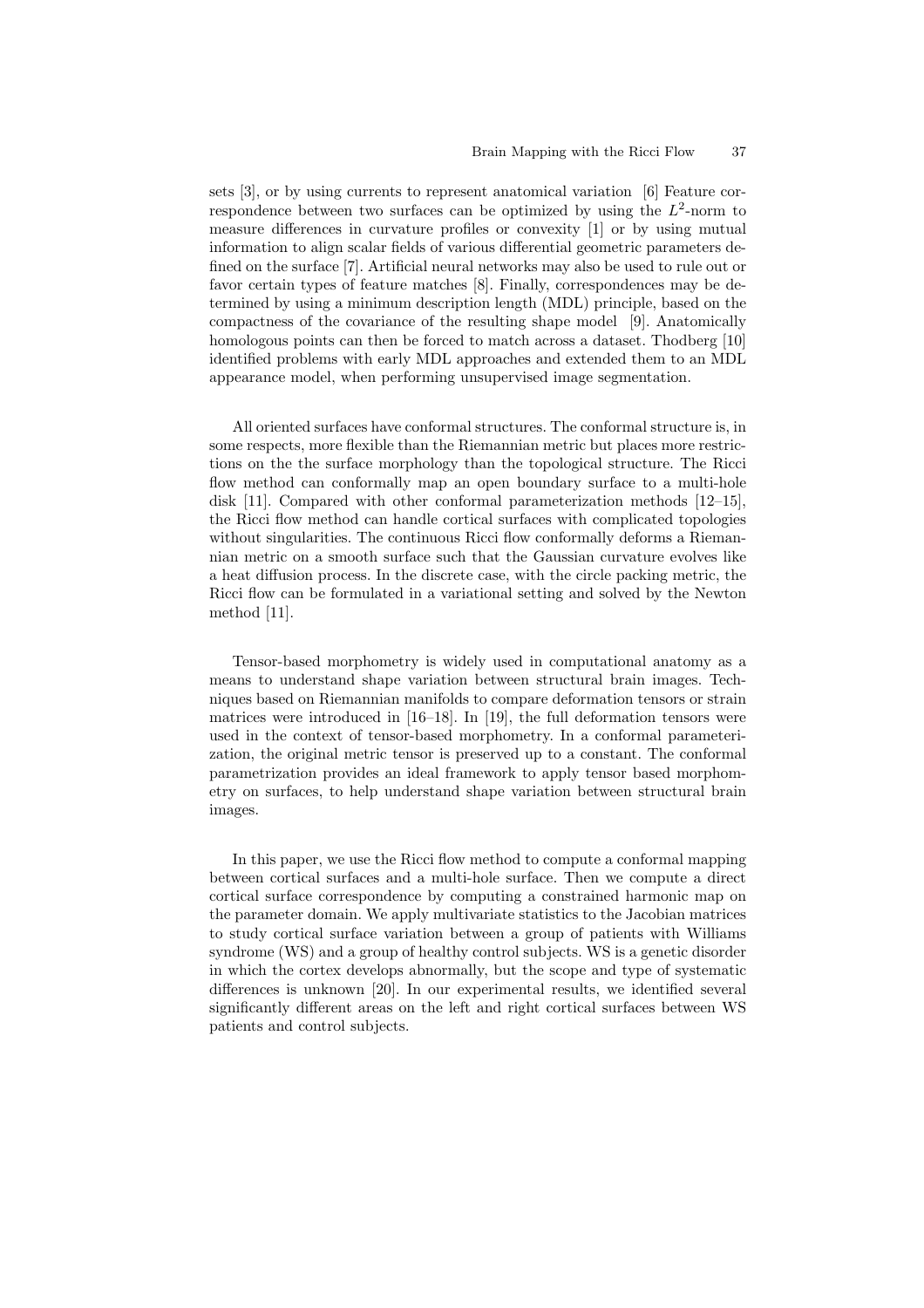#### 2 Ricci Flow Conformal Parameterization

In this section, we introduce the theory of Ricci flow in the continuous setting, and then generalize it to the discrete setting.

#### 2.1 Ricci Flow on Continuous Surfaces

Riemannian Metric and Gaussian Curvature All the concepts used here may be found, with detailed explanations, in [21]. Suppose  $S$  is a  $C<sup>2</sup>$  smooth surface embedded in  $\mathbb{R}^3$  with local parameters  $(u_1, u_2)$ . Let  $\mathbf{r}(u_1, u_2)$  be a point on S and  $d\mathbf{r} = \mathbf{r}_1 du_1 + \mathbf{r}_2 du_2$  be the tangent vector defined at that point, where  $\mathbf{r}_1, \mathbf{r}_2$  are the partial derivatives of **r** with respect to  $u_1$  and  $u_2$ , respectively. The Riemannian metric or the first fundamental form is:

$$
\langle d\mathbf{r}, d\mathbf{r} \rangle = \sum \langle \mathbf{r}_i, \mathbf{r}_j \rangle du_i du_j, \quad i, j = 1, 2. \tag{1}
$$

The Gauss map  $G: S \to \mathbb{S}^2$  from the surface S to the unit sphere  $\mathbb{S}^2$  maps each point p on the surface to its normal  $n(p)$ . The *Gaussian curvature*  $K(p)$  is defined as the Jacobian of the Gauss map. Intuitively, it is the ratio between the infinitesimal area of the image of the Gauss map and the infinitesimal area on the original surface.

The total curvature of a compact surface is determined by the topology of the surface:  $\int_S K dA + \int_{\partial S} k_g ds = 2\pi \chi(S)$ , where  $\partial S$  is the boundary of the surface S,  $k_g$  is the geodesic curvature, and  $\chi(S)$  is the Euler characteristic of the surface (an integer).



Fig. 1. Properties of Conformal Mapping: Conformal mappings transform infinitesimal circles to infinitesimal circles and preserve the intersection angles among the circles. Here, infinitesimal circles are approximated by finite ones.

**Conformal deformation** Let S be a surface embedded in  $\mathbb{R}^3$ . S has a Riemannian metric induced from the Euclidean metric of  $\mathbb{R}^3$ , denoted by **g**. Suppose  $u : S \to \mathbb{R}$  is a scalar function defined on S. It can be verified that  $\bar{\mathbf{g}} = e^{2u} \mathbf{g}$  is also a Riemannian metric on S, and angles measured by  $\mathbf{g}$  are equal to those measured by  $\bar{g}$ . We say  $\bar{g}$  is a *conformal deformation* from  $g$ . Figure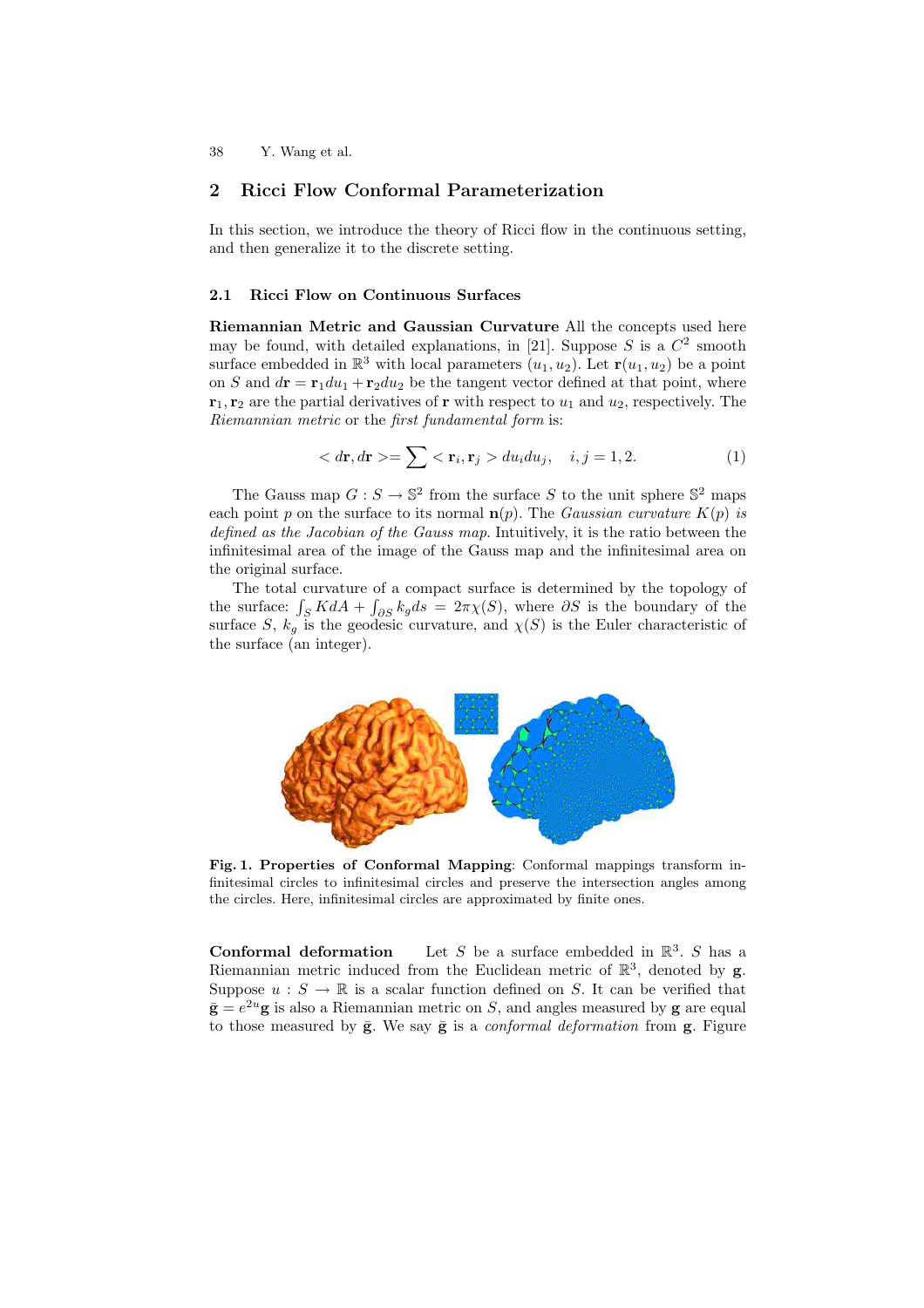1 shows that a conformal deformation maps infinitesimal circles to infinitesimal circles and preserves their intersection angles.

When the Riemannian metric is conformally deformed, curvatures will also be changed accordingly. Suppose **g** is changed to  $\bar{\mathbf{g}} = e^{2u}\mathbf{g}$ , the Gaussian curvature will become  $\bar{K} = e^{-2u}(-\Delta_{\bf g}u + K)$ , where  $\Delta_{\bf g}$  is the Laplacian-Beltrami operator under the original metric **g**. The geodesic curvature will become  $\bar{k} = e^{-u}(\partial_r u +$  $k$ ), where **r** is the tangent vector orthogonal to the boundary.

**Smooth Surface Ricci Flow** Suppose  $S$  is a smooth surface with a Riemannian metric  $\mathbf{g}$ . The Ricci flow deforms the metric  $\mathbf{g}(t)$  according to the Gaussian curvature  $K(t)$  (induced by  $g(t)$  itself), where t is the time parameter

$$
\frac{dg_{ij}(t)}{dt} = -2K(t)g_{ij}(t). \tag{2}
$$

If we replace the metric in Eq. 2 with  $g(t) = e^{2u(t)}g(0)$ , then the Ricci flow can be simplified as  $du(t)/dt = -2K(t)$ , which states that the metric should change according to the curvature.

The Ricci flow can be easily modified to compute a metric with a *user-defined* curvature  $\bar{K}$ :  $du(t)/dt = 2(\bar{K} - K)$ . The resulting metric  $\mathbf{g}(\infty)$  will induce the user-defined curvature  $\bar{K}$ .

The Ricci flow has been proven to converge. For surfaces with non-positive and positive Euler numbers, the proofs were given by Hamilton [22] and Chow [23] respectively. For a closed surface, if the total area is preserved during the flow, the Ricci flow will converge to a metric such that the Gaussian curvature is constant everywhere.

#### 2.2 Ricci Flow on Discrete Surfaces

In engineering fields, smooth surfaces are often approximated by simplicial complexes (triangle meshes). Key concepts, such as the metric, curvature, and conformal deformation in the continuous setting can be generalized to the discrete setting. We denote a triangle mesh as  $\Sigma$ , the mesh boundary as  $\partial \Sigma$ , a vertex set as  $V$ , an edge set as  $E$ , and a face set as  $F$ .  $e_{ij}$  represents the edge connecting vertices  $v_i$  and  $v_j$ , and  $f_{ijk}$  denotes the face formed by  $v_i$ ,  $v_j$ , and  $v_k$ .

Discrete Riemannian Metric and Gaussian Curvature A Riemannian metric on a mesh  $\Sigma$  is a piecewise constant metric with cone singularities at vertices.

The edge lengths of a mesh  $\Sigma$  are sufficient to define the Riemannian metric,  $l: E \to \mathbb{R}^+$ , as long as for each face  $f_{ijk}$ , the edge lengths satisfy the triangle inequality:  $l_{ij} + l_{jk} > l_{ki}$ .

The discrete Gaussian curvature  $K_i$  on a vertex  $v_i \in \Sigma$  can be computed from the angle deficit,

$$
K_i = \begin{cases} 2\pi - \sum_{f_{ijk} \in F} \theta_i^{jk}, v_i \notin \partial \Sigma \\ \pi - \sum_{f_{ijk} \in F} \theta_i^{jk}, v_i \in \partial \Sigma \end{cases}
$$
 (3)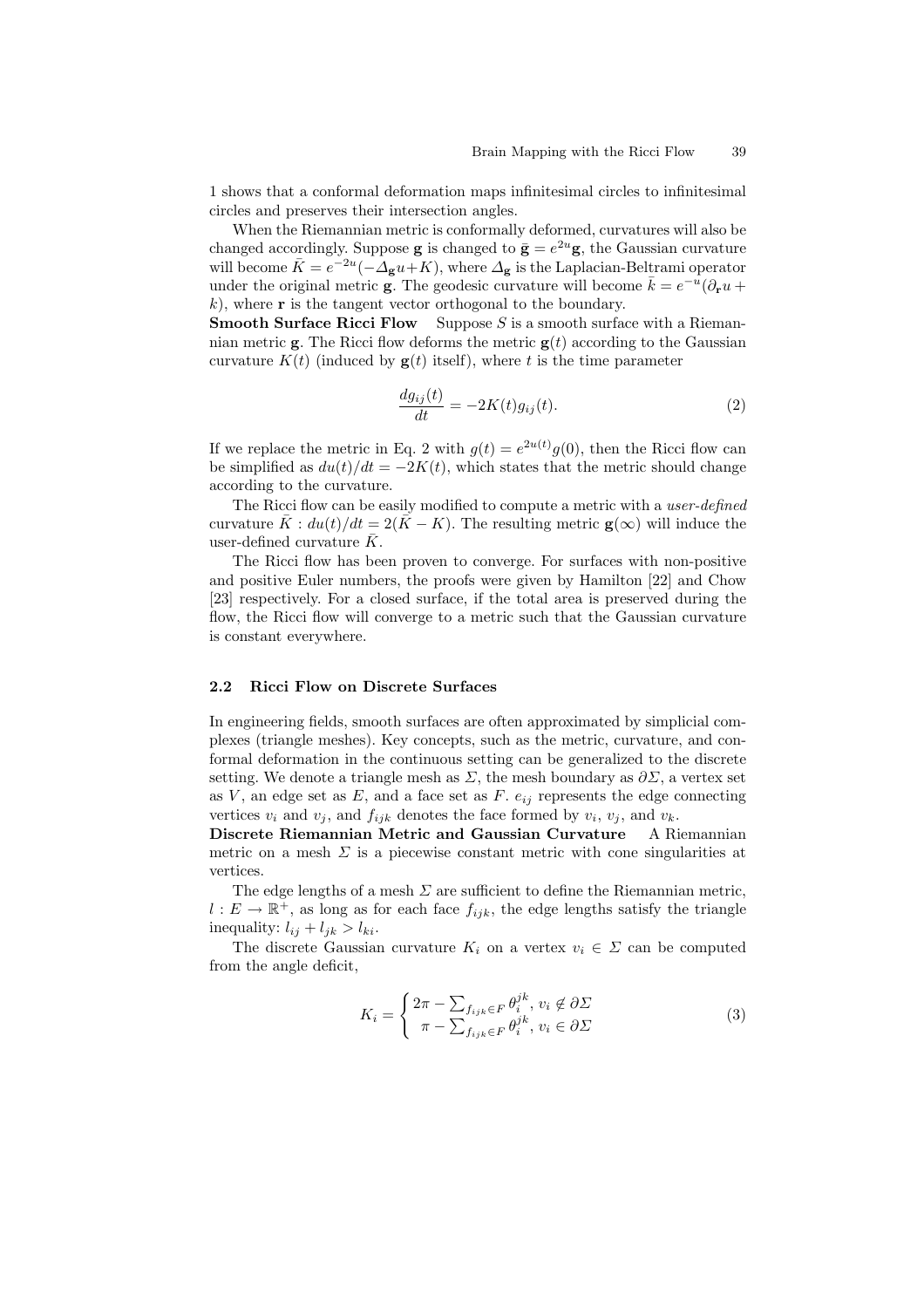

Fig. 2. Circle Packing Metric (a) Flat circle packing metric (b) Circle packing metric on a triangle.

where  $\theta_i^{jk}$  represents the corner angle attached to vertex  $v_i$  in the face  $f_{ijk}$ . The discrete Gaussian curvatures are determined by the discrete metrics. And the total discrete curvature is, similar to the smooth case, a to pological invariant:  $\sum_{v_i \in V} K_i = 2\pi \chi(M).$ 

Discrete Conformal Deformation In the discrete setting, conformal deformation is carried out using the concept of circle packing metric, which was introduced by Thurston in [24].

By approximating infinitesimal circles using circles with finite radii, a circle packing metric of  $\Sigma$  can be denoted as  $(\Gamma, \Phi)$ , where  $\Gamma$  is a vertex function,  $\Gamma: V \to \mathbb{R}^+$ , which assigns a radius  $\gamma_i$  to the vertex  $v_i$ ;  $\Phi$  is an edge weight function,  $\Phi: E \to [0, \frac{\pi}{2}]$ , which assigns an acute angle (i.e. weight)  $\Phi(e_{ij})$  to each edge  $e_{ij}$ . Figure 2 illustrates the circle packing metric. Each vertex  $v_i$  has a circle whose radius is  $\gamma_i$ . For each edge  $e_{ij}$ , the intersection angle  $\phi_{ij}$  is defined through two circles around  $v_i$  and  $v_j$ , which either intersect or are tangent.

Two circle packing metrics  $(\Gamma_1, \Phi_1)$  and  $(\Gamma_2, \Phi_2)$  on the same mesh are conformally equivalent if  $\Phi_1 \equiv \Phi_2$ . A conformal deformation of a circle packing metric only modifies the vertex radii and preserves the intersection angles of the edges.

Discrete Surface Ricci Flow Suppose  $(\Sigma, \Phi)$  is a weighted mesh with an initial circle packing metric. Similar to the smooth setting, if we set  $\bar{\mathbf{k}} =$  $(\bar{K}_1, \bar{K}_2, \cdots, \bar{K}_n)^T$  to be the user-defined target curvature, the discrete Ricci flow can be defined as :

$$
\frac{du_i(t)}{dt} = (\bar{K}_i - K_i),\tag{4}
$$

The Discrete Ricci flow can be formulated in the variational setting; namely, it is a negative gradient flow of a special energy form. Let  $(\Sigma, \Phi)$  be a weighted mesh with spherical (Euclidean or hyperbolic) background geometry. For arbitrary two vertices  $v_i$  and  $v_j$ , the following symmetric relation holds:  $\partial K_i/\partial u_j =$  $\partial K_j/\partial u_i$ . Let  $\omega = \sum_{i=1}^n K_i du_i$  be a differential one-form [25]; the symmetric relation guarantees that this one-form is closed (curl free) in the metric space: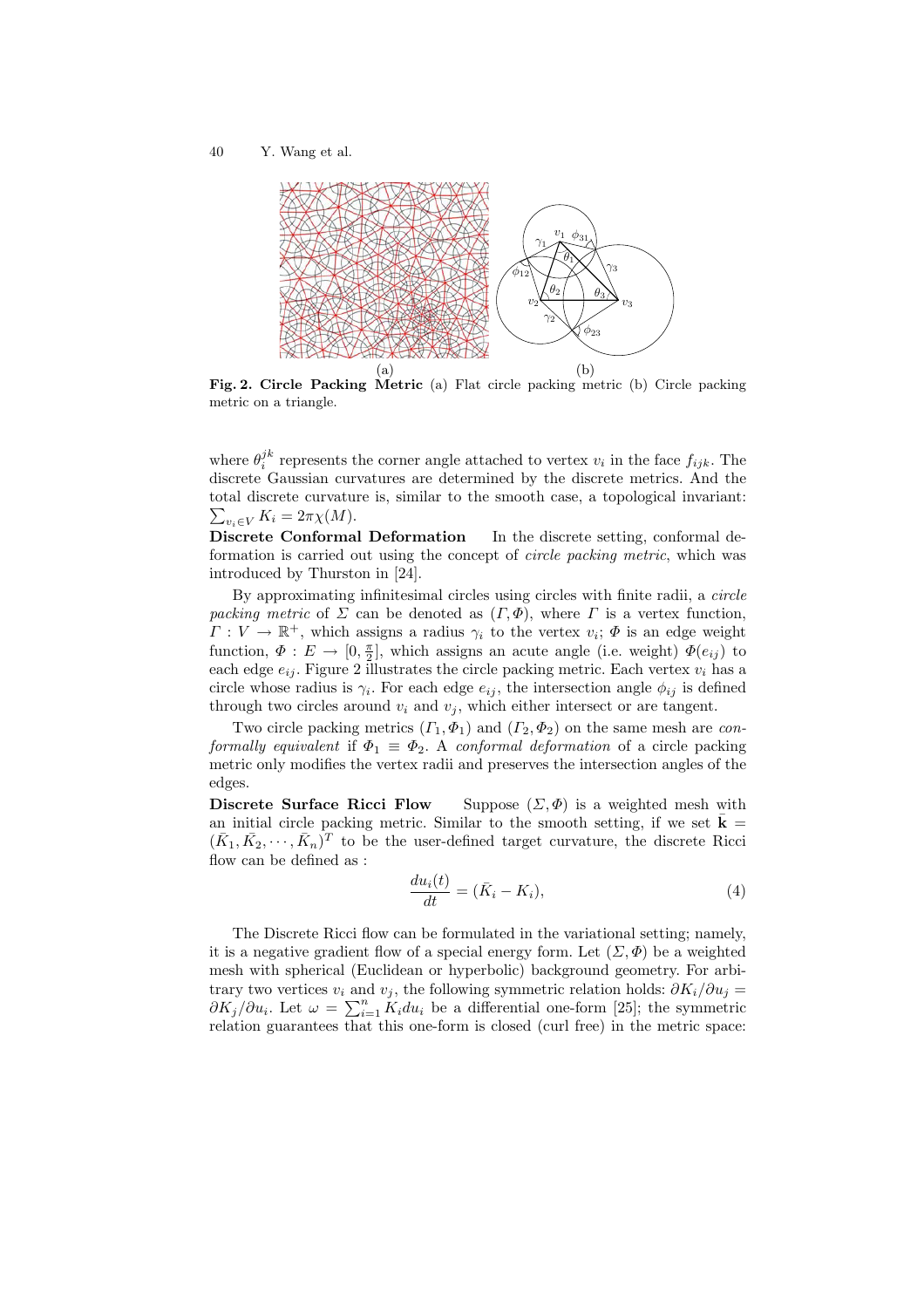$d\omega = 0$ . Then by Stokes theorem, the following integration is path independent:

$$
f(\mathbf{u}) = \int_{\mathbf{u_0}}^{\mathbf{u}} \sum_{i=1}^{n} (\bar{K}_i - K_i) du_i,
$$
 (5)

where *n* is the number of vertices,  $\mathbf{u_i} = \log(\gamma_i)$ ,  $\gamma_i$  is the radius associated with edge  $i$ , and  $\mathbf{u}_0$  is an arbitrary initial metric.

The above integration  $(Eq, 5)$  is called the *discrete Ricci energy*, which is welldefined. The discrete Ricci energy has been proved to be strictly convex (i.e., its Hessian is positive definite) in [26]. The global minimum uniquely exists, which gives the desired discrete metric that induces  $\bf{k}$ . The discrete Ricci flow is the negative gradient flow of this energy, and it converges to the global minimum.

As in [11], the discrete surface Ricci flow method was used to solve the Yamabe equation [11] and conformally map an open boundary cortical surface to a multi-hole disk.

#### 3 Multivariate Statistics on Deformation Tensors

#### 3.1 Derivative Map

Suppose  $\phi : S_1 \to S_2$  is a map from the surface  $S_1$  to the surface  $S_2$ . In order to simplify the formulation, we use the isothermal coordinates of both surfaces for the arguments. Let  $(u_1, v_1), (u_2, v_2)$  be the isothermal coordinates of  $S_1$  and  $S_2$  respectively. The Riemannian metric of  $S_i$  is represented as  $\mathbf{g}_i = e^{2\lambda_i} (du_i^2 +$  $dv_i^2$ ,  $i = 1, 2$ .

On the local parameters, the map  $\phi$  can be represented as  $\phi(u_1, v_1)$  =  $(\phi_1(u_1, v_1), \phi_2(u_1, v_1))$ . The *derivative map* of  $\phi$  is the linear map between the tangent spaces,  $d\phi: TM(p) \to TM(\phi(p))$ , induced by the map  $\phi$ . In the local parameter domain, the derivative map is the Jacobian of  $\phi$ ,

$$
d\phi = \begin{pmatrix} \frac{\partial \phi_1}{\partial u_1} & \frac{\partial \phi_1}{\partial v_1} \\ \frac{\partial \phi_2}{\partial u_1} & \frac{\partial \phi_2}{\partial v_1} \end{pmatrix}
$$

.

Let the position vector of  $S_1$  be  $r(u_1, v_1)$ . Denote the tangent vector fields as  $\frac{\partial}{\partial u_1} = \frac{\partial \mathbf{r}}{\partial u_1}, \frac{\partial}{\partial v_1} = \frac{\partial \mathbf{r}}{\partial v_1}.$  Because  $(u_1, v_1)$  are isothermal coordinates,  $\frac{\partial}{\partial u_1}$  and  $\frac{\partial}{\partial v_1}$  only differ by a rotation of  $\pi/2$ . Therefore, we can construct an orthonormal frame on the tangent plane on  $S_1$  as  $\{e^{-\lambda_1}\frac{\partial}{\partial u_1}, e^{-\lambda_1}\frac{\partial}{\partial v_1}\}$ . Similarly, we can construct an orthonormal frame on  $S_2$  as  $\{e^{-\lambda_2}\frac{\partial}{\partial u_2}, e^{-\lambda_2}\frac{\partial}{\partial v_2}\}.$ 

The derivative map under the orthonormal frames is represented as

$$
d\phi = e^{\lambda_2 - \lambda_1} \begin{pmatrix} \frac{\partial \phi_1}{\partial u_1} & \frac{\partial \phi_1}{\partial v_1} \\ \frac{\partial \phi_2}{\partial u_1} & \frac{\partial \phi_2}{\partial v_1} \end{pmatrix}.
$$

In practice, smooth surfaces are approximated by triangle meshes. The map  $\phi$  is approximated by a simplicial map, which maps vertices to vertices, edges to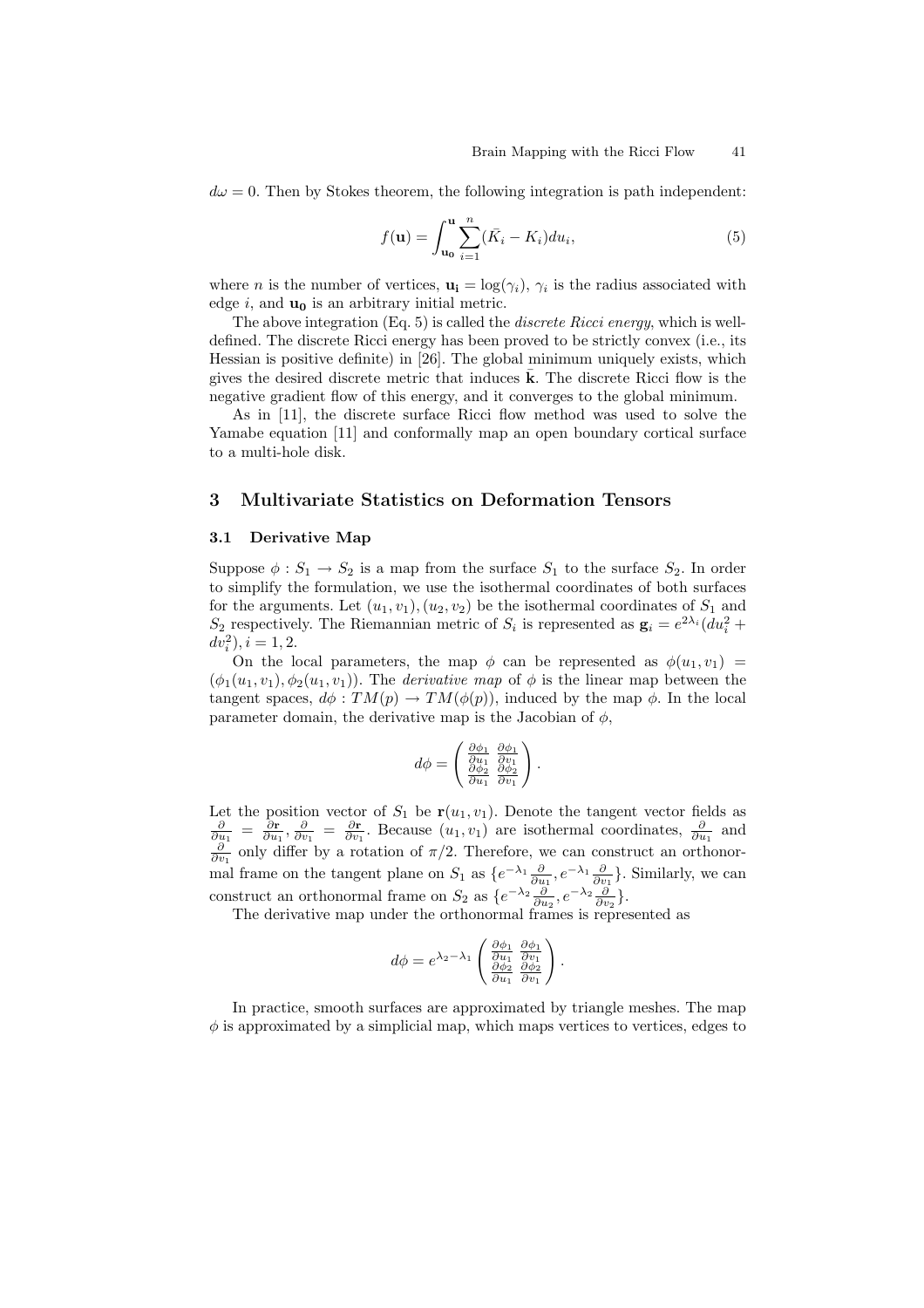edges and faces to faces. The derivative map  $d\phi$  is approximated by the linear map from one face  $[v_1, v_2, v_3]$  to another one  $[w_1, w_2, w_3]$ . First, we isometrically embed the triangle  $[v_1, v_2, v_3], [w_1, w_2, w_3]$  onto the plane  $\mathbb{R}^2$ , the planar coordinates of the vertices of  $v_i, w_j$  are denoted using the same symbol  $v_i, w_j$ . Then we explicitly compute the linear matrix for the derivative map  $d\phi$ ,

$$
d\phi = [w_3 - w_1, w_2 - w_1][v_3 - v_1, v_2 - v_1]^{-1}.
$$

In our work, we use multivariate statistics on deformation tensors [19], but adapt the concept to surface tensors. Let  $J$  be the derivative map and define the deformation tensors as  $S = (J^TJ)^{1/2}$ . Instead of analyzing shape change based on the eigenvalues of the deformation tensor, we consider a new family of metrics, the "Log-Euclidean metrics" [18]. These metrics make computations on tensors easier to perform, as they are chosen such that the transformed values form a vector space, and statistical parameters can then be computed easily using standard formulae for Euclidean spaces.

We apply Hotelling's  $T^2$  test on the log-Euclidean space of the deformation tensors. Given two groups of *n*-dimensional vectors  $S_i$ ,  $i = 1, ..., p$ ,  $T_j$ ,  $j = 1, ..., q$ , we use the Mahalanobis distance  $M$  to measure the group mean difference,

$$
M = (log\overline{S} - log\overline{T})\Sigma^{-1}(log\overline{S} - log\overline{T})
$$

where  $\bar{S}$  and  $\bar{T}$  are the means of the two groups and  $\Sigma$  is the combined covariance matrix of the two groups.

#### 4 Experimental Results

We tested our algorithm on brain anatomic surfaces extracted from 3D MRI scans of a group of 21 WS individuals and a group of 21 healthy control subjects. The cerebral cortex and landmark data are the same ones used in [20]. We tested our algorithm with different landmark sets. The first set included four selected landmark curves per hemisphere: the Central Sulcus, Superior Temporal Sulcus, Primary Intermediate Sulcus and Middle Frontal Control Line. A second set of constraint curves included seven selected landmark curves (the three new landmarks are the Precentral Sulcus, Paracentral Sulcus and Subparietal Sulcus). After we cut a cortical surface open along the selected landmark curves, the cortical surface becomes topologically equivalent to an open boundary genus 3 (4 landmarks) or genus 6 (7 landmarks) surface. So the cortical surface can be conformally mapped to a multi-hole disks with 4 and 7 boundaries, respectively. Examples of cortical surfaces with landmark curves overlaid (after cuts introduced) and their parameterization results are shown in Figure 3.

Because of the shape difference between different cortices, the centers and the radii of the inner circles are different. By computing a constrained harmonic map from each individual conformal map to a canonical multi-hole disk in the parameter domain, we can easily compute a direct surface correspondence between each of the cortical surfaces [11]. Currently, the reference canonical multi-hole disk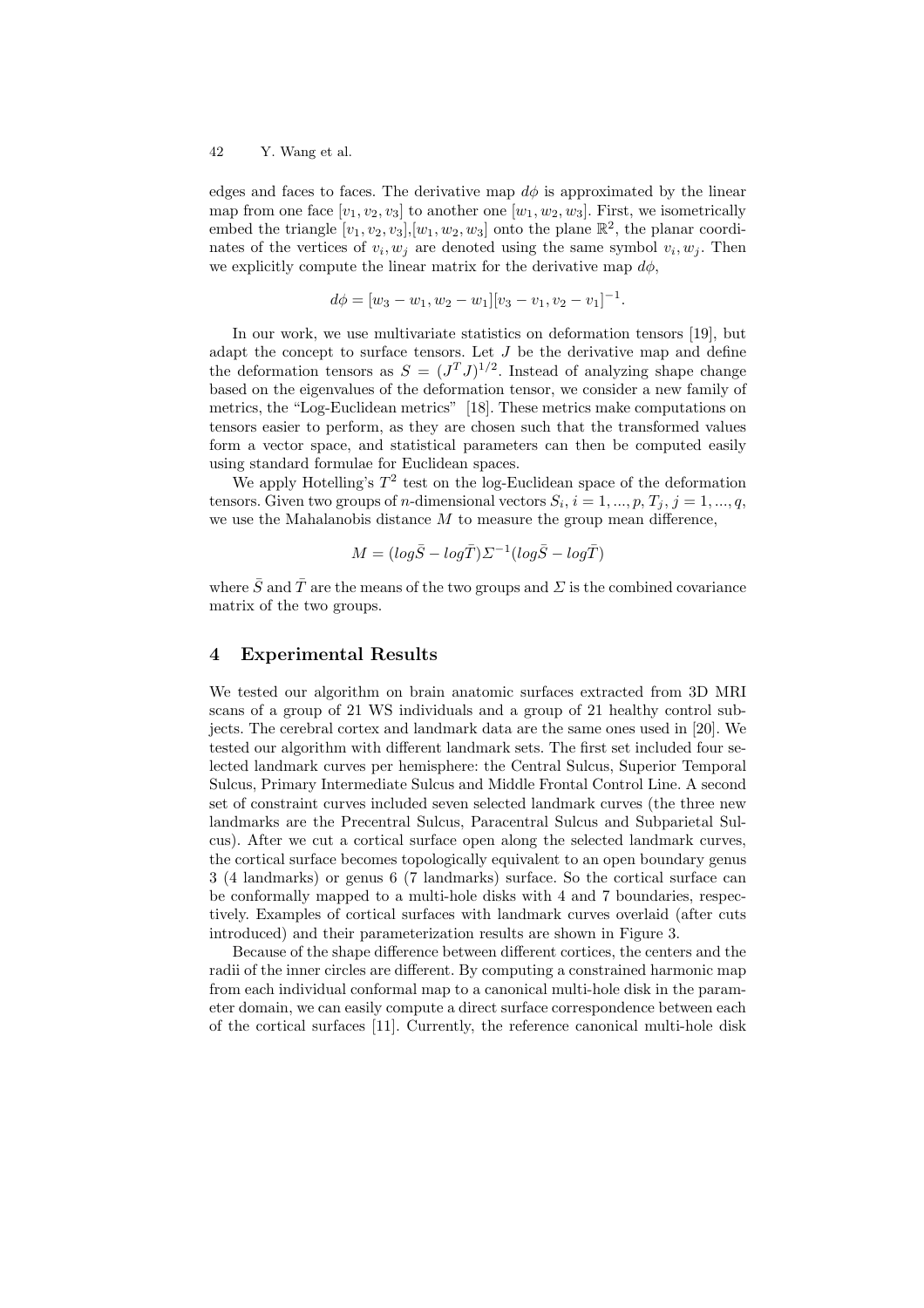is arbitrarily chosen. For landmark curve matching, we guaranteed the matching of both curve ends. For other parts, we match curves based on unit speed parameterization on both curves.

Based on the surface matching results, the Jacobian matrices were computed as described in Section 3. For each point on the cortical surface, we ran permutation test with 5000 random assignments of subjects to groups to estimate the statistical significance of the areas with group differences in surface morphometry. Figure 4 and 5 illustrates our experimental results. We compared left and right cortical surface morphology between 21 control subjects and 21 WS patients with mappings constrained by a total of 4 and 7 selected landmark curves. Different sets of landmarks were used as anchors to evaluate the impact of the choice of anatomical constraints on the results. The significance maps, for the left and right hemispheres, show group differences at the voxel level, between WS patients and control subjects. Mappings with 4 and 7 selected landmark curves were computed. We detected few significant shape differences between left and right cortical surfaces (i.e., anatomical asymmetries) in both the control group and the WS group. Even so, we did find significant shape differences for both left and right cortical surfaces between WS and control subjects. We also found the regions with differences detected at the voxel level were consistent for the mappings computed with 4 and 7 selected landmark curves. However, detection power was not as high as expected in regions around the landmarks. Our future research will examine the statistics in the vicinity of the chosen landmarks, and multiple comparison correction methods, for example based on controlling the false discovery rate, will be used to assess the overall significance of the group differences.



Fig. 3. Cortical surfaces with landmark curves and their conformal parameterization results. The first row shows a cortex with 4 landmarks and the second row shows a cortex with 7 landmarks (one landmark is not visible in this view).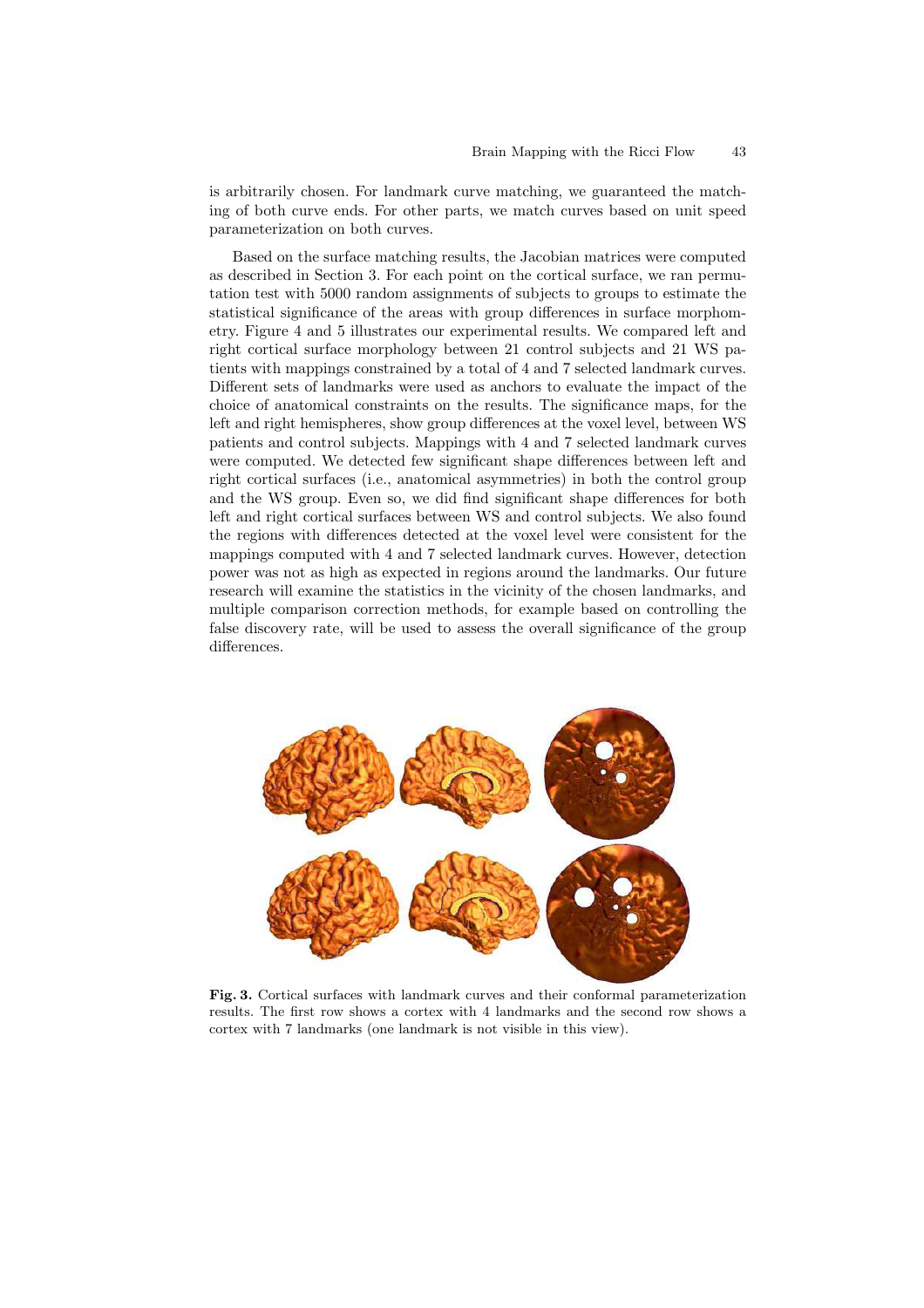#### 5 Conclusions and Future Work

We applied the Ricci flow conformal parameterization for brain cortical surface registration. Based on the derivative map between two matching surfaces, a multivariate statistic on the Jacobian matrices was used to study surface morphometry in WS. Experimental results suggest that the significantly different areas were consistent with respect to the choice of landmark constraints and the algorithm has the potential to detect systematic surface abnormalities associated with disease. In the future, we will further study other possible statistics on the Jacobian matrices and find the optimal statistics for analyzing deformations computed using our Ricci flow conformal parameterization-based surface matching method. We will also validate our algorithm on larger databases of anatomical models.

#### References

- 1. Fischl, B., Sereno, M.I., Tootell, R.B., Dale, A.M.: High-resolution inter-subject averaging and a coordinate system for the cortical surface. In: Human Brain Mapping. Volume 8. (1999) 272–84
- 2. Bakircioglu, M., Joshi, S., Miller, M.: Landmark matching on brain surfaces via large deformation diffeomorphisms on the sphere. In: SPIE Medical Imaging. Volume 3661. (1999) 710–15
- 3. Leow, A., Yu, C.L., Lee, S.J., Huang, S.C., Nicolson, R., Hayashi, K.M., Protas, H., Toga, A.W., Thompson, P.M.: Brain structural mapping using a novel hybrid implicit/explicit framework based on the level-set method. NeuroImage 24(3) (2005) 910–27
- 4. Thompson, P.M., Giedd, J.N., Woods, R.P., MacDonald, D., Evans, A.C., Toga, A.W.: Growth patterns in the developing human brain detected using continuummechanical tensor mapping. Nature 404(6774) (March 2000) 190–193
- 5. Davatzikos, C.: Spatial normalization of 3D brain images using deformable models. J. Comp. Assisted Tomography 20(4) (1996) 656–65
- 6. Durrleman, S., Pennec, X., Trouve, A., Thompson, P.M., Ayache, N.: Inferring brain variability from diffeomorphic deformations of currents: An integrative approach. Medical Image Analysis (2008) In Press.
- 7. Wang, Y., Chiang, M.C., Thompson, P.M.: Automated surface matching using mutual information applied to riemann surface structures. In: Med. Image Comp. Comput.-Assist. Intervention, Proceedings, Part II. (Oct. 2005) 666–674
- 8. Pitiot, A., Delingette, H., Toga, A.W., Thompson, P.M.: Learning object correspondences with the observed transport shape measure. In: IPMI. (2003) 25–37
- 9. Davies, R.H., Twining, C.J., Cootes, T.F., Waterton, J.C., Taylor, C.J.: A minimum description length approach to statistical shape modeling. In: IEEE TMI. Volume 21. (2002) 525–37
- 10. Thodberg, H.H.: Minimum description length shape and appearance models. In: IPMI. (2003) 51–62
- 11. Wang, Y., Gu, X., Chan, T.F., Thompson, P.M., Yau, S.T.: Brain surface conformal parameterization with the Ricci flow. In: IEEE ISBI. (2007) 1312–1315
- 12. Hurdal, M.K., Stephenson, K.: Cortical cartography using the discrete conformal approach of circle packings. NeuroImage 23 (2004) S119–S128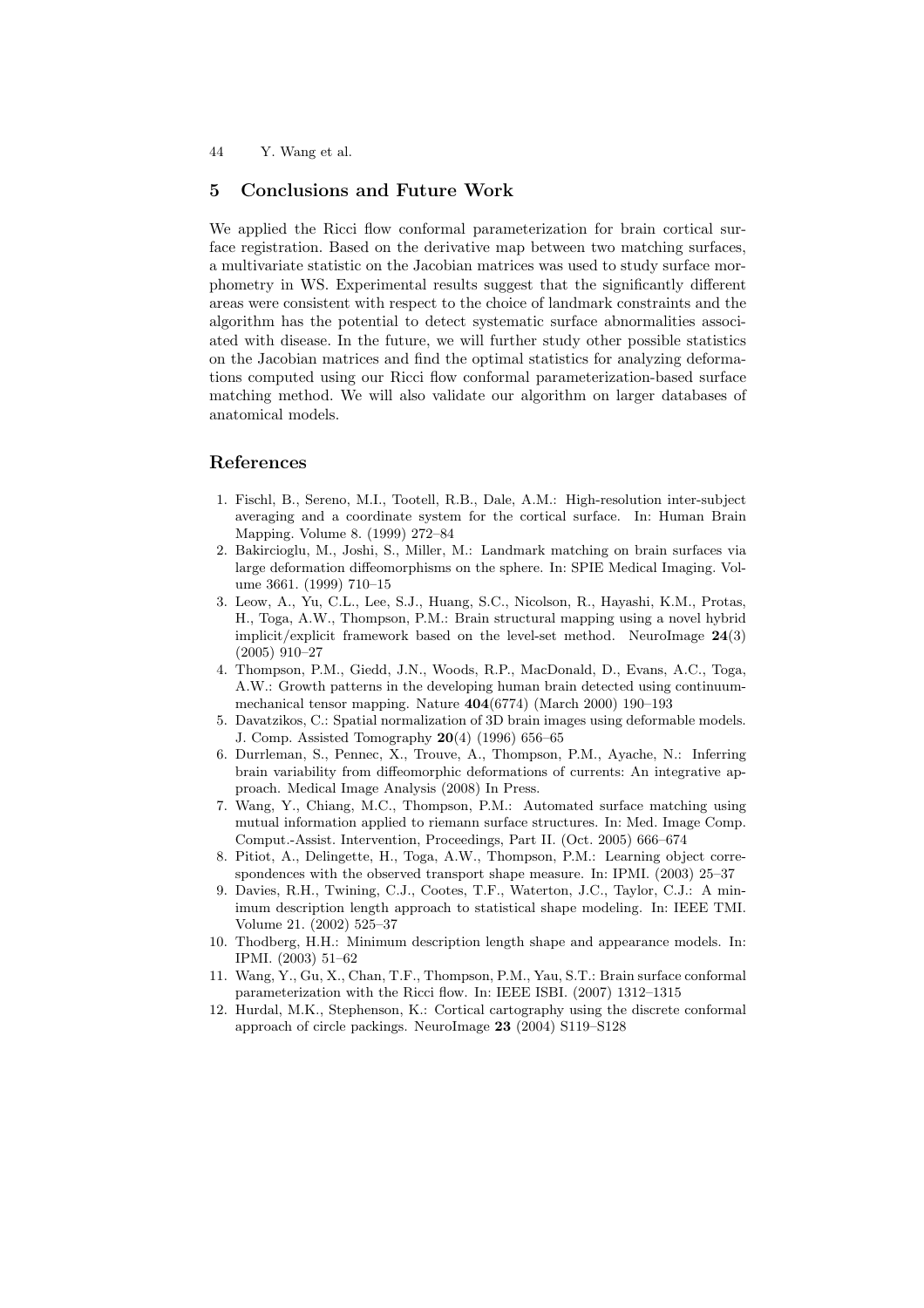- 13. Angenent, S., Haker, S., Tannenbaum, A., Kikinis, R.: Conformal geometry and brain flattening. Med. Image Comput. Comput.-Assist. Intervention (Sep. 1999) 271–278
- 14. Gu, X., Wang, Y., Chan, T.F., Thompson, P.M., Yau, S.T.: Genus zero surface conformal mapping and its application to brain surface mapping. IEEE TMI 23(8) (Aug. 2004) 949–958
- 15. Wang, Y., Lui, L.M., Gu, X., Hayashi, K.M., Chan, T.F., Toga, A.W., Thompson, P.M., Yau, S.T.: Brain surface conformal parameterization using Riemann surface structure. IEEE TMI 26(6) (June 2007) 853–865
- 16. Commowick, O., Stefanescu, R., Fillard, P., Arsigny, V., Ayache, N., Pennec, X., g. Malandain: Incorporating statistical measures of anatomical variability in atlasto-subject registration for conformal brain radiotherapy. In: MICCAI. Volume II., Palm Springs, CA, USA (2005) 927–934
- 17. Pennec, X., stefanescu, R., Arsigny, V., Fillard, P., Ayache, N.: Riemannian elasticity: A statistical regularization framework for non-linear registration. In: MICCAI. Volume II., Palm Springs, CA, USA (2005) 943–950
- 18. Arsigny, V., Fillard, P., Pennec, X., Ayache, N.: Log-Euclidean metrics for fast and simple calculus on diffusion tensors". In: Magn. Reson. Med. Volume 56. (2006) 411–421
- 19. Lepore, N., Brun, C., Chou, Y.Y., Chiang, M.C., Dutton, R.A., Hayashi, K.M., Luders, E., Lopez, O.L., Aizenstein, H.J., Toga, A.W., Becker, J.T., Thompson, P.M.: Generalized tensor-based morphometry of HIV/AIDS using multivariate statistics on deformation tensors. IEEE TMI 27(1) (Jan. 2008) 129–141
- 20. Thompson, P.M., Lee, A.D., Dutton, R.A., Geaga, J.A., Hayashi, K.M., Eckert, M.A., Bellugi, U., Galaburda, A.M., Korenberg, J.R., Mills, D.L., Toga, A.W., Reiss, A.L.: Abnormal cortical complexity and thickness profiles mapped in Williams syndrome. J. Neurosciende (2005) 4146–4158
- 21. Guggenheimer, H.W.: Differential Geometry. Dover Publications (1977)
- 22. Hamilton, R.S.: The Ricci flow on surfaces. Mathematics and general relativity (Santa Cruz, CA, 1986), Contemp. Math. Amer.Math.Soc. Providence, RI 71 (1988)
- 23. Chow, B.: The Ricci flow on the 2-sphere. J. Differential Geom. 33(2) (1991) 325–334
- 24. Thurston, W.P.: Geometry and Topology of Three-Manifolds. Princeton lecture notes (1976)
- 25. Weitraub, S.H.: Differential Forms: A Complement to Vector Calculus. Academic Press (2007)
- 26. Chow, B., Luo, F.: Combinatorial Ricci flows on surfaces. Journal Differential Geometry 63(1) (2003) 97–129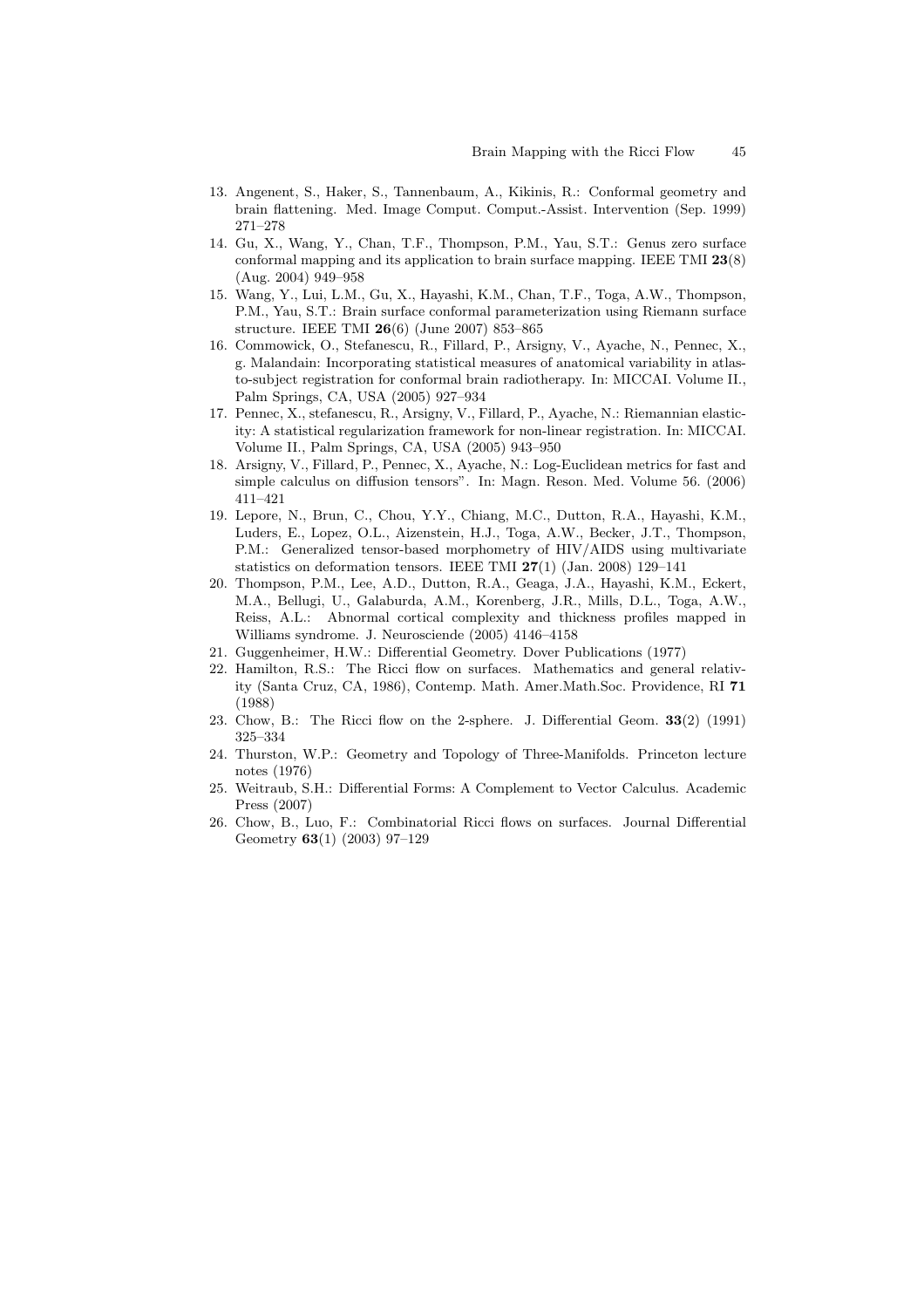

Group Difference between left and right cortical surfaces for 21 control subjects (registered with 4 landmarks)



Group Difference between left and right cortical surfaces for 21 control subjects (registered with 7 landmarks)



Group Difference between left and right cortical surfaces for 21 WS (registered with 4 landmarks)



Group Difference between left and right cortical surfaces for 21 WS (registered with 7 landmarks)

Fig. 4. Brain morphology study in 21 Williams Syndrome patients and 21 matched control subjects (intra group study).